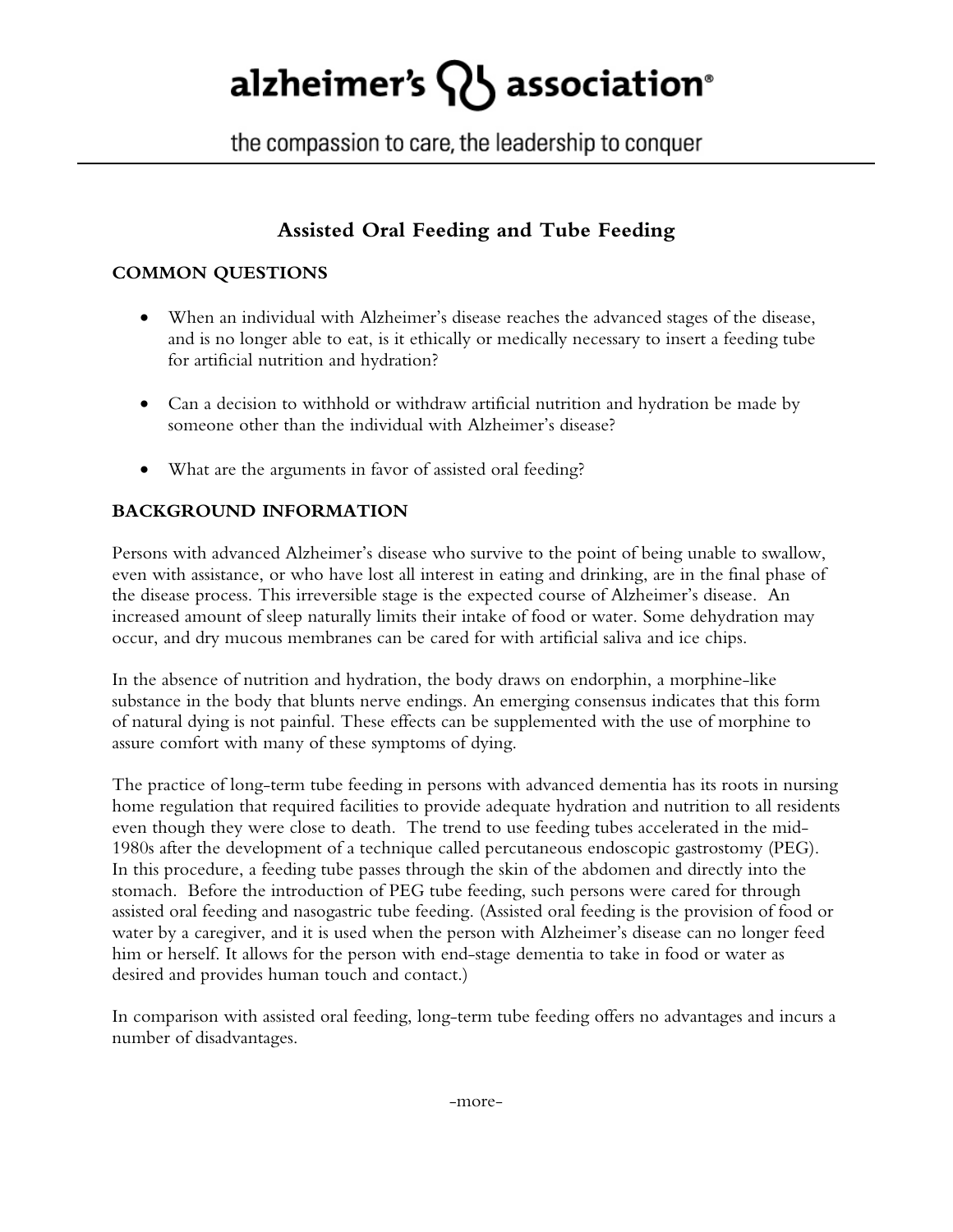Research on tube feeding shows that it does not usually improve nutritional status, nor does it prevent or lower the incidence of aspiration pneumonia. There is no evidence to suggest that tube feeding reduces skin breakdown or the likelihood of pressure sores. Contrary to common belief, there is no average difference in longevity between persons with advanced Alzheimer's disease who are tube fed and those provided with assistance in oral feeding. Furthermore, tube feeding has been associated with increased diarrhea and related discomfort. It can also result in greatly increased use of physical restraints to prevent individuals from pulling the tubes out of their abdomens. Finally, tube feeding denies the person the gratification of tasting preferred foods and the emotional and relational benefits of interacting with a caregiver through assisted oral feeding.

The decision to tube feed is extremely difficult for caregivers and/or surrogates. It is critical that health care staff assist the caregivers in the decision-making process and offer alternatives to tube feeding to demonstrate care and compassion to the person with advanced dementia.

#### **ASSOCIATION POSITION**

The Association asserts that it is ethically permissible to withhold nutrition and hydration artificially administered by vein or gastric tube when the person with Alzheimer's disease or dementia is in the end stages of the disease and is no longer able to receive food or water by mouth. The Association emphasizes that assisted oral feeding should be available to all persons with advanced Alzheimer's disease. Neglect in this area should not be tolerated, and concerted efforts are called for to educate and support professional and family caregivers in techniques of assisted oral feeding.

Moreover, the Association recommends that evidence on the risks and benefits of tube feeding and assisted oral feeding be provided to individuals with Alzheimer's disease and their care partners/families so they can make an informed decision. Persons with Alzheimer's disease should discuss this and other end-of-life decisions with their care partners, including their physician early in the course of the disease.

The Association emphasizes the need for planning by the individual with Alzheimer's disease while still competent, and endorses the use of advance directives, legal documents specifying an individual's wishes for future care decisions. The Association also asserts that in the absence of such directives, a surrogate (usually a trusted family member) may make decisions consistent with the person's expressed wishes or best interests and consistent with state law. The Association encourages surrogates to discuss the risks and benefits of all feeding alternatives with the medical care team to arrive at a choice that is consistent with the person's values.

Alzheimer's Association National Board of Directors, approved September 2011